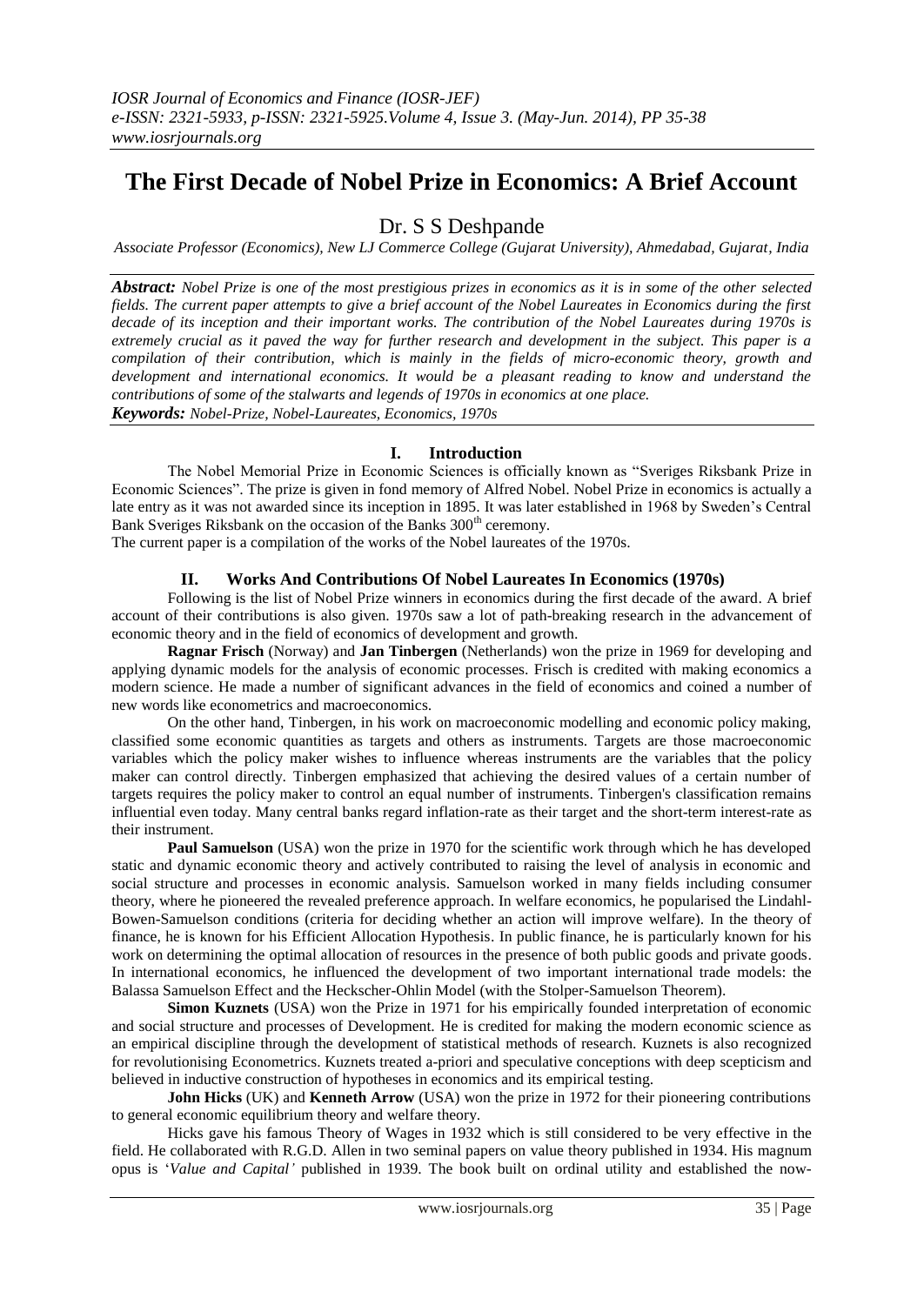standard distinction between the substitution effect and the income effect for an individual in demand theory for the two commodity case. It generalised the analysis to the case of one good and a composite good, that is, all other goods. He also developed the famous "compensation" criterion called Kaldor-Hicks Efficiency for welfare comparisons of alternative public policies or economic states. Hicks's most familiar contribution in [macroeconomics](http://en.wikipedia.org/wiki/Macroeconomics) was the Hicks-Hansen IS-LM model which formalised the interpretation of the theory of John Maynard Keynes.

On the other hand, Kenneth Arrow"s most significant works are his contributions to [social choice](http://en.wikipedia.org/wiki/Social_choice_theory)  [theory,](http://en.wikipedia.org/wiki/Social_choice_theory) notably "Arrow's Impossibility Theorem", and his work on general equilibrium analysis. He has also provided foundational work in many other areas of economics, including endogenous growth theory and [the](http://en.wikipedia.org/wiki/Asymmetric_information)  [economics](http://en.wikipedia.org/wiki/Asymmetric_information) of information. He has also presented the first and second fundamental theorems of welfare economics.

Arrow gave the [endogenous-growth theory](http://en.wikipedia.org/wiki/Endogenous_growth_theory) (also known as new-growth theory), which sought to explain the source of technical change, which is a key driver of economic growth. Until this theory came to prominence, technical change was assumed to occur [exogenously](http://en.wikipedia.org/wiki/Exogenous) – that is, it was assumed to occur outside economic activities, and was outside (exogenous) to common economic models. At the same time there was no economic explanation for why it occurred. Endogenous-growth theory provided standard economic reasons for why firms innovate, leading economists to think of innovation and technical change as determined by economic actors i.e. endogenously to economic activities, and thus belong inside the model.

In other pioneering research, Arrow investigated the problems caused by asymmetric information in markets. In many transactions, one party (usually the seller) has more information about the product being sold than the other party. Asymmetric information creates incentives for the party with more information to cheat the party with less information.

**Wassily Leontief** (USSR, USA) won the prize in 1973 for the development of the input-output method and for its application to important economic problems. Input-output tables analyse the process by which inputs from one industry produce outputs for consumption or for inputs for another industry. With the input-output table, one can estimate the change in demand for inputs resulting from a change in production of the final good.

Leontief used input-output analysis to study the characteristics of trade flow between the U.S. and other countries, and found what has been named Leontief's paradox. He found that U.S. exports were relatively labour-intensive when compared to U.S. imports. This was opposite of what one would expect, considering the fact that the U.S.'s comparative advantage was in capital-intensive goods. Leontief was also a very strong proponent of the use of quantitative data in the study of economics. Throughout his life Leontief campaigned against "theoretical assumptions and non-observed facts". According to Leontief, too many economists were reluctant to "get their hands dirty" by working with raw empirical facts. He made quantitative data more accessible and more indispensable, to the study of economics.

**Gunnar Myrdal** (Sweden) and **Friedrich Hayek** (Austria, UK) got the prize in 1974 for their pioneering work in the theory of money and economic fluctuations and for their penetrating analysis of the interdependence of economic, social and institutional phenomena. Myrdal connected social science, political science and economics as a practitioner.

Hayek's principal investigations in economics concerned capital, money and the business-cycle. Hayek argued that the business cycle resulted from the Central bank"s inflationary credit expansion and its transmission over time, leading to a capital misallocation caused by the artificially low interest rates. Hayek claimed that "the past instability of the market economy is the consequence of the exclusion of the most important regulator of the market mechanism, money, from itself being regulated by the market process". Unemployment and idle resources are, for Keynes, caused by a lack of effective demand; for Hayek, they stem from a previous, unsustainable episode of easy money and artificially low interest rates. He explained that price-signals are the only means of enabling each economic decision maker to communicate tacit knowledge or dispersed knowledge to each other, in order to solve the economic calculation problem. He was a strong advocate of free market and was a huge critique of Government intervention. He argued that the role of the government should be limited to providing law and order and supporting the deprived.

**Leonid Kantrovich** (USSR) and **Tjalling Koopmans** (Nederland, USA)) won the prize in 1975 for their contributions to the theory of optimum allocation of resources. Kantorovich had important results in functional analysis, approximation theory and operator theory. He was known for his theory and development of techniques for the optimal allocation of resources. He is regarded as the founder of linear-programming. The work for which Koopmans was awarded focused on activity analysis, the study of interactions between the inputs and outputs of production and their relationship to economic efficiency and prices.

**Milton Friedman** (USA) won the prize in 1976 for his achievements in the fields of consumption analysis, monetary history and theory and for his demonstration of the complexity of stabilization policy. A striking conclusion of his research with Anna Shwartz was regarding the way in which money supply fluctuations are contributing to economic fluctuations. Several regression studies with David Meiselman during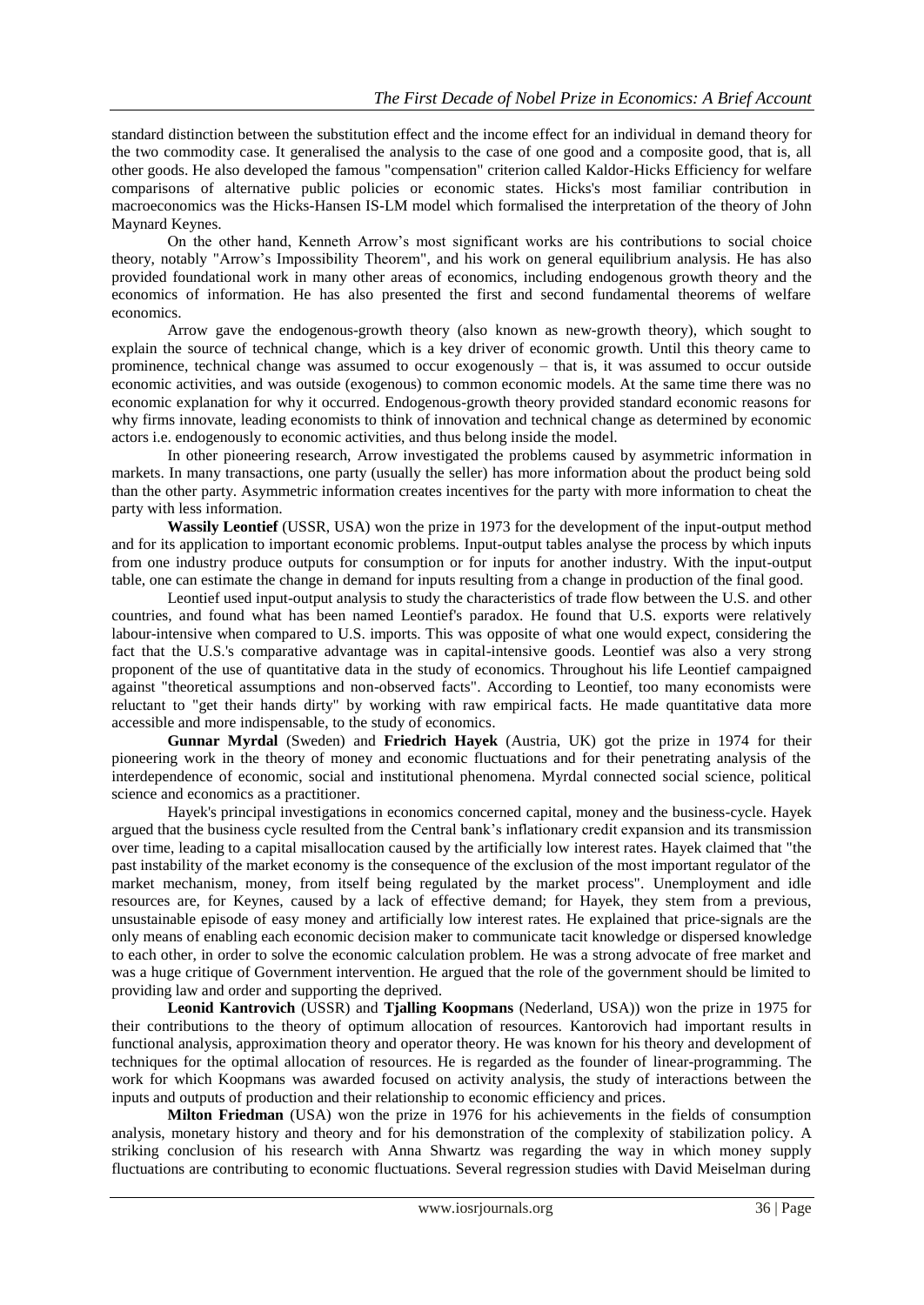the 1960s suggested the primacy of the money supply over investment and government spending in determining consumption and output. Friedman was the main proponent of the monetarist school of economics. He maintained that there is a close and stable association between [price inflation](http://en.wikipedia.org/wiki/Inflation) and the money supply, mainly that price inflation should be regulated with monetary deflation and price deflation with [monetary i](http://en.wikipedia.org/wiki/Monetary_inflation)nflation. Friedman's empirical research and some theory supported the conclusion that the short-run effect of a change in the money supply was primarily on output but that the longer-run effect was primarily on the price level. Friedman rejected the use of [fiscal policy](http://en.wikipedia.org/wiki/Fiscal_policy) as a tool of [demand](http://en.wikipedia.org/wiki/Demand) management; and he held that the government's role in the guidance of the economy should be restricted severely. Friedman wrote extensively on the Great Depression, which he termed the [Great Contraction,](http://en.wikipedia.org/wiki/Great_Contraction) arguing that it had been caused by an ordinary financial [shock](http://en.wikipedia.org/wiki/Shock_%28economics%29) whose duration and seriousness were greatly increased by the subsequent contraction of the money supply caused by the misguided policies of the directors of the Federal Reserve. Friedman was also known for his work on the consumption function, the permanent income hypothesis, which Friedman himself referred to as his best scientific work. This work contended that rational consumers would spend a proportional amount of what they perceived to be their permanent income. Windfall gains would mostly be saved. Other important contributions include his critique of the [Phillips curve](http://en.wikipedia.org/wiki/Phillips_curve) and the concept of the [natural rate of unemployment.](http://en.wikipedia.org/wiki/Natural_rate_of_unemployment) In his essays "The methodology of positive economics", he argued that economics as science should be free of value judgments for it to be objective. Moreover, a useful economic theory should be judged not by its descriptive realism but by its simplicity and fruitfulness as an engine of prediction.

**Bertil Ohlin** (Sweden) and **James Meade** (UK) got the prize in 1977 for their path breaking contribution to the theory of international trade and international capital movements. Ohlin"s prize was based on his book Interregional and International Trade, published in 1933. With a 1919 article by his former teacher Eli Heckscher as his starting point, Ohlin showed that both interregional and international trade occur because goods can move more easily than the labour, capital, and land that produce them. Therefore, a country with a relatively abundant factor of production should export goods that intensively use that abundant factor, and should import those that intensively use the factor that is relatively scarce.

On the other hand, much of Meade"s work on international trade is in the two volumes of his Theory of International Economic Policy. He examined conditions under which free-trade makes a country better off and conditions under which it does not. Meade concluded that, contrary to previous beliefs, if a country was already protecting one of its markets from international competition, further protection of another market could be "second best." That is, although the ideal would be to eliminate all trade barriers, if for some reason this was not feasible, then adding a carefully chosen dose of protectionism could improve the nation"s economic well-being. Another of his notable contribution was his growth model.

**Herbert A Simon** (USA) got the Prize in 1978 for his pioneering research into the decision making process within economic organizations. He studied the behavioural and cognitive processes of making rational human choices, that is, decisions. He mentioned that the human being striving for rationality and restricted within the limits of his knowledge has developed some working procedures that partially overcome these difficulties. These procedures consist in assuming that he can isolate from the rest of the world a closed system containing a limited number of variables and a limited range of consequences.

**Theodore Schultz** (USA) and **Arthur-Lewis** (Saint Lucia, USA) won the prize in 1979 for their pioneering research in economic-development with particular consideration of the problems of developing countries. Schultz analysed the role of agriculture within the economy and his work has had far reaching implications on industrialization policy, both in developing and developed nations. Schultz also promulgated the idea of educational capital, an offshoot of the concept of human capital, relating specifically to the investments made in education.

Lewis published in 1954 what was to be his most influential development economics article, "Economic Development with Unlimited Supplies of Labour". In this publication, he introduced what came to be called the Dual Sector Model or the "Lewis Model."

In his theory, a "capitalist" sector develops by taking labour from a non-capitalist backward "subsistence" sector. At an early stage of development, the "unlimited" supply of labour from the subsistence economy means that the capitalist sector can expand for some time without the need to raise wages. This results in higher returns to capital, which are reinvested in capital accumulation. In turn, the increase in the capital stock leads the "capitalists" to expand employment by drawing further labour from the subsistence sector. Given the assumptions of the model (for example, that the profits are reinvested and that capital accumulation does not substitute for skilled labour in production), the process becomes self-sustaining and leads to modernization and economic development.

**Lawrence Klein** (USA) won the prize in 1980 for the creation of econometric models and their application to the analysis of economic fluctuations and economic policies. He created computer models to forecast economic trends in the field of econometrics at the Wharton School of the University of Pennsylvania. Due to his efforts, such models have become widespread among economists.